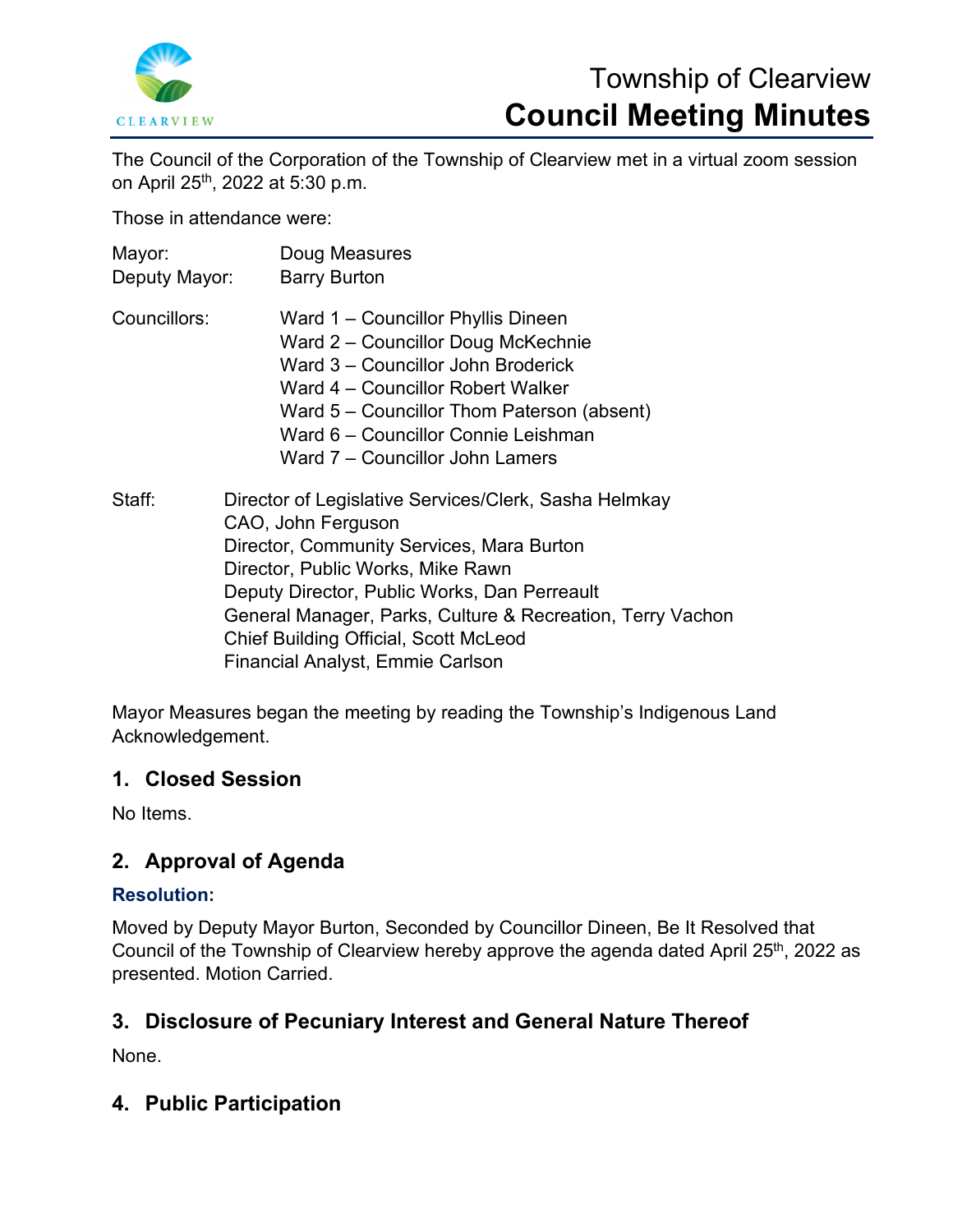# **4.1 Donna Baylis (Climate Emergency Declaration)**

Mayor Measures addressed all items submitted under Public Participation.

# **5. Deputations & Presentations**

### **5.1 Support for Councillor McKechnie's Climate Emergency Motion**

Presentation by: Suzanne Wesetvik

Suzanne Wesetvik made a presentation to Council regarding support for Councillor McKechnie's Climate Emergency motion on the agenda. Over 500 municipalities across Canada have declared a climate emergency, with many creating Climate Action Plans to support the declaration. Suzanne outlined in her presentation that Clearview Township has done some great work so far to mitigate greenhouse gas emissions and to adapt to climate change but is looking for Council support to move forward on creating a formal framework of action, establishing a climate action committee, and joining the Federation of Canadian Municipalities' Partners for Climate Protection (PCP) to share expertise, network, and harness potential federal funding initiatives.

Council asked questions and provided comments. Mayor Measures thanked Suzanne for her presentation.

# **6. Public Meeting**

No public meetings.

# **7. Approval of Minutes of Council Meeting**

### **Resolution:**

Moved by Councillor Broderick, Seconded by Councillor Leishman, Be It Resolved that Council of the Township of Clearview hereby approves the Minutes of the April 6, 2022 and April 11, 2022 Council Meetings as presented. Motion Carried.

# **8. Business arising from Minutes**

None.

# **9. Communications from the Mayor**

- **9.1 Closed Session Report** (no items)
- **9.2. National Volunteer Week Proclamation (April 24 - 30)**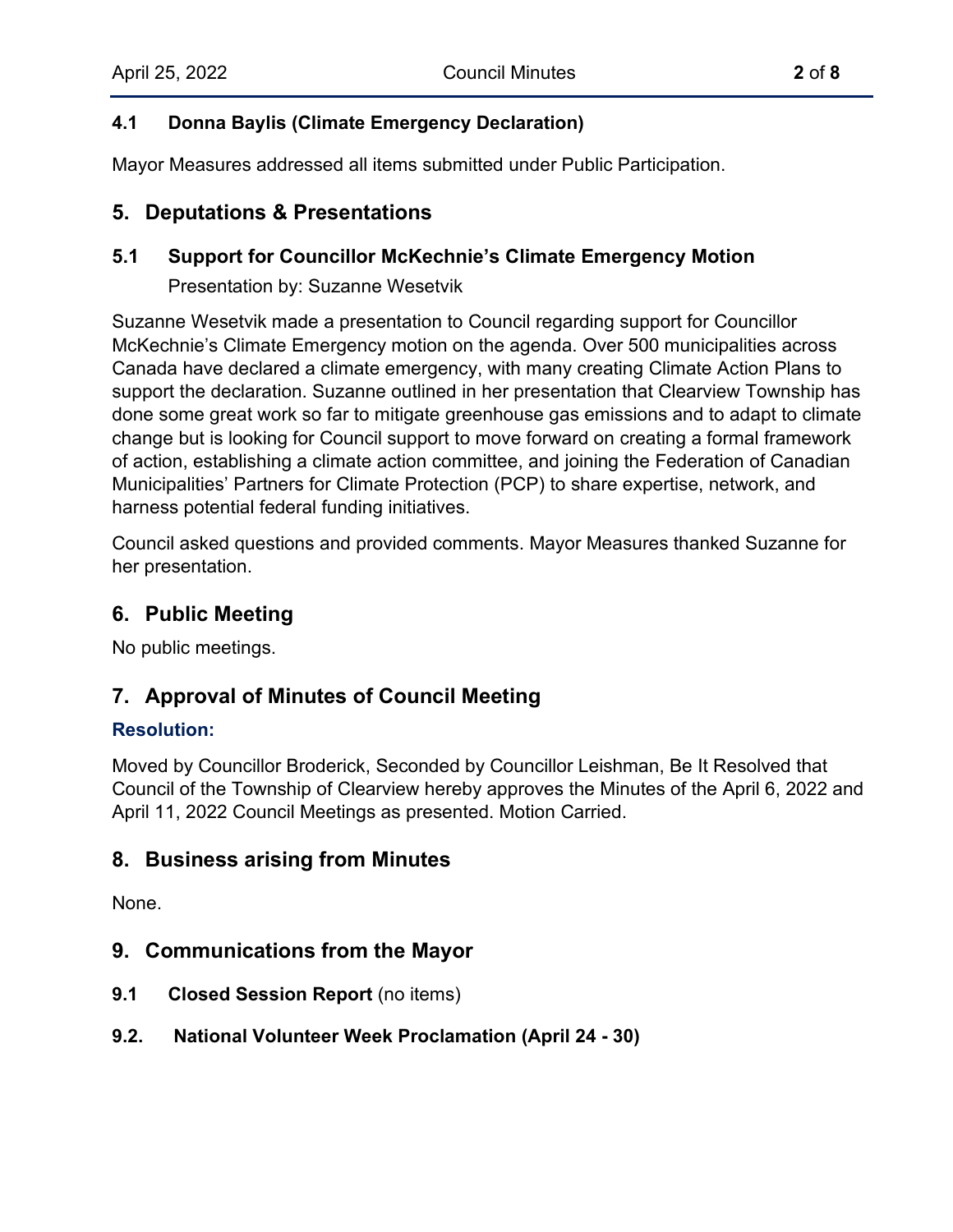#### **Resolution:**

Moved by Deputy Mayor Burton, Seconded by Councillor Walker, Be It Resolved that Council of the Township of Clearview hereby support the proclamation from the Office of the Mayor to declare April  $24 - 30<sup>th</sup>$  as National Volunteer Week. Motion Carried.

### **9.3. Town of the Blue Mountains – PIC Notice for Transportation Master Plan**

### **9.4. Town of Wasaga Beach – Response to TBM's South Georgian Bay Regional Government**

#### **Resolution:**

Moved by Councillor Dineen, Seconded by Councillor Lamers, Be It Resolved that Council of the Township of Clearview hereby receive Communications from the Mayor for information. Motion Carried.

# **10. County Reports & Information**

Deputy Mayor Burton advised that the County of Simcoe has 21 (\$3,000) bursaries available through their Bursary Program, with Georgian College matching the funding amount for anyone attending their college.

# **11. Council Reports & Community Announcements**

### **11.1 Ward Reports**

#### **Councillor Walker**

- Wished the Siskins all the best against Mitchell, with the next home game being this Saturday afternoon
- Asked Terry Vachon to provide an update on Phase 1 of the Stayner Downtown Revitalization. Terry advised that the project is 95% complete with sod coming soon. Hope to be completed by the end of May or earlier.

#### **Deputy Mayor Burton**

• Attended the NEC Board meeting – many development permits being approved for **Clearview** 

#### **Councillor Broderick**

- April  $10^{th}$   $13^{th}$  attended the OGRA Conference
- April 12<sup>th</sup> attended the Clearview Accessibility Advisory Committee meeting and the Creemore BIA meeting
- April 13<sup>th</sup> and 19<sup>th</sup> attended Library Board meetings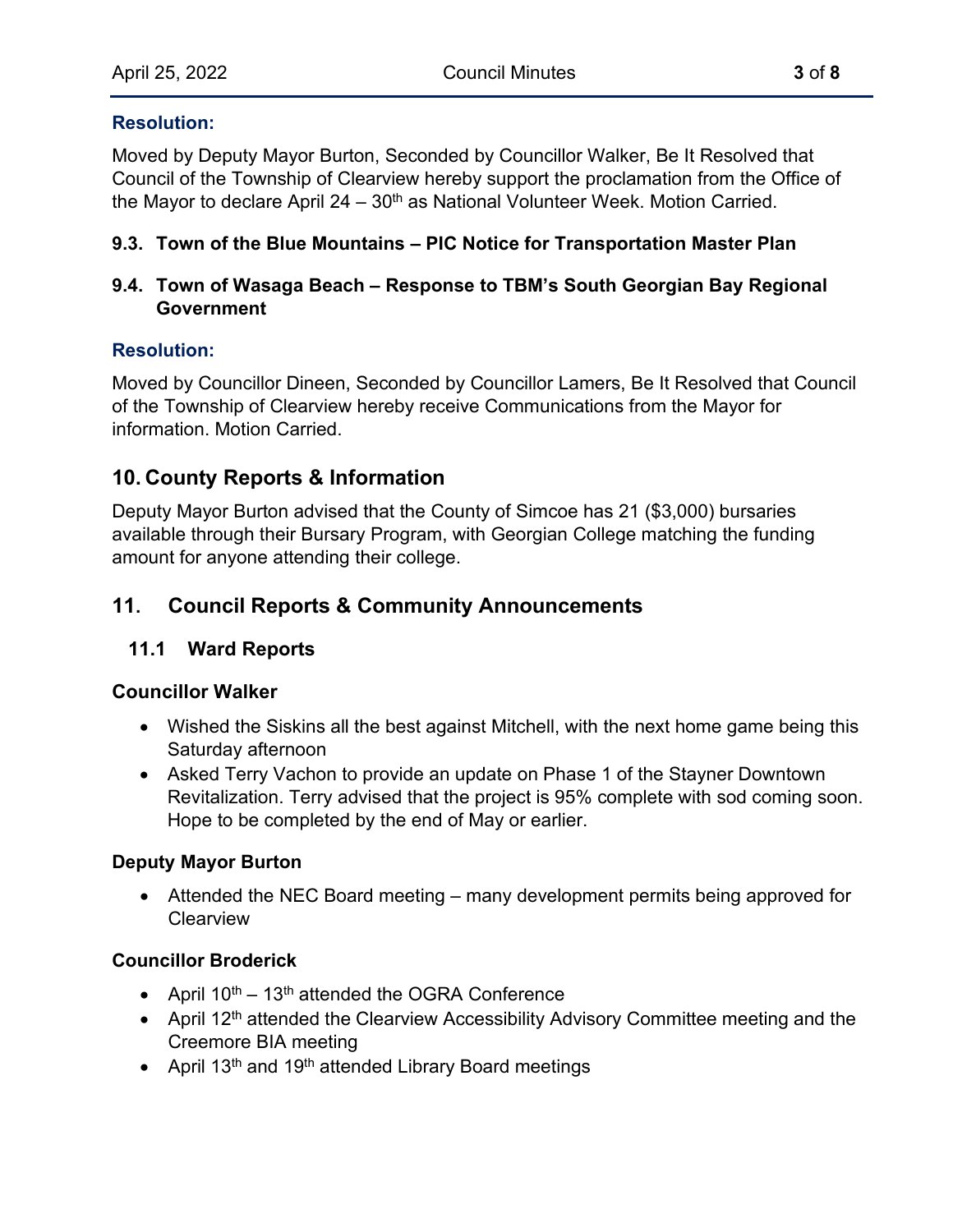- Reminded the public that May 14<sup>th</sup> is the grand opening of the Stayner Branch Clearview Public Library
- April 20<sup>th</sup> attended the Clearview Chamber of Commerce meeting

### **Councillor Dineen**

- The Nottawa Hall Board's  $3<sup>rd</sup>$  Annual Craft Beer & Cider Festival was this past weekend with great attendance. Thanked the vendors for all their support
- The Nottawa Hall scrap metal drive continues but may end early, so please drop off your scrap metal before the weekend
- Mayor Measures advised that Nottawa baseball has been active with practices

# **Councillor Lamers**

- April 20<sup>th</sup> attended the Brentwood Hall Board meeting and on the 21<sup>st</sup> attended the Avening Hall Board meeting
- Saturday, April 30<sup>th</sup> is the Celebration of Life for past Clearview CAO Ted Hannan at the New Lowell Legion
- New Lowell soccer and baseball leagues are wrapping up their registrations

# **Councillor Leishman**

- Attended the Library Board meeting last week and attended County Council on behalf of Deputy Mayor Burton
- Earth Day at the Clearview Eco Park was a great success
- Reminded everyone of the County's large item pick-up service. Great benefit for \$40 - pick up large items at the end of your driveway
- May  $7<sup>th</sup>$  is the annual Duck Race get your duck!

### **Councillor McKechnie**

- Attended the Earth Day event at the Clearview Eco Park and went to the Craft Beer and Cider Festival at the Nottawa Hall
- Attended various Committee meetings

### **Mayor Measures**

- Attended the OGRA Conference and met with Minister Cho regarding accessibility and funding for AODA renovations, met with the Ministry of Transportation with other local Mayors to discuss regional transportation and met with the Parliamentary Assistant for the Minister of Infrastructure on investments in rural communities
- Earth Day at the Eco Park was a great success. Met with school kids, volunteers and organizations. Was impressed with Clearview staff knowledge
- Attended the Vimy Ridge Day memorial at Base Borden on April 9<sup>th</sup>
- Raised the Ukraine flag at Station Park
- National Volunteer Week support volunteers and their efforts for the community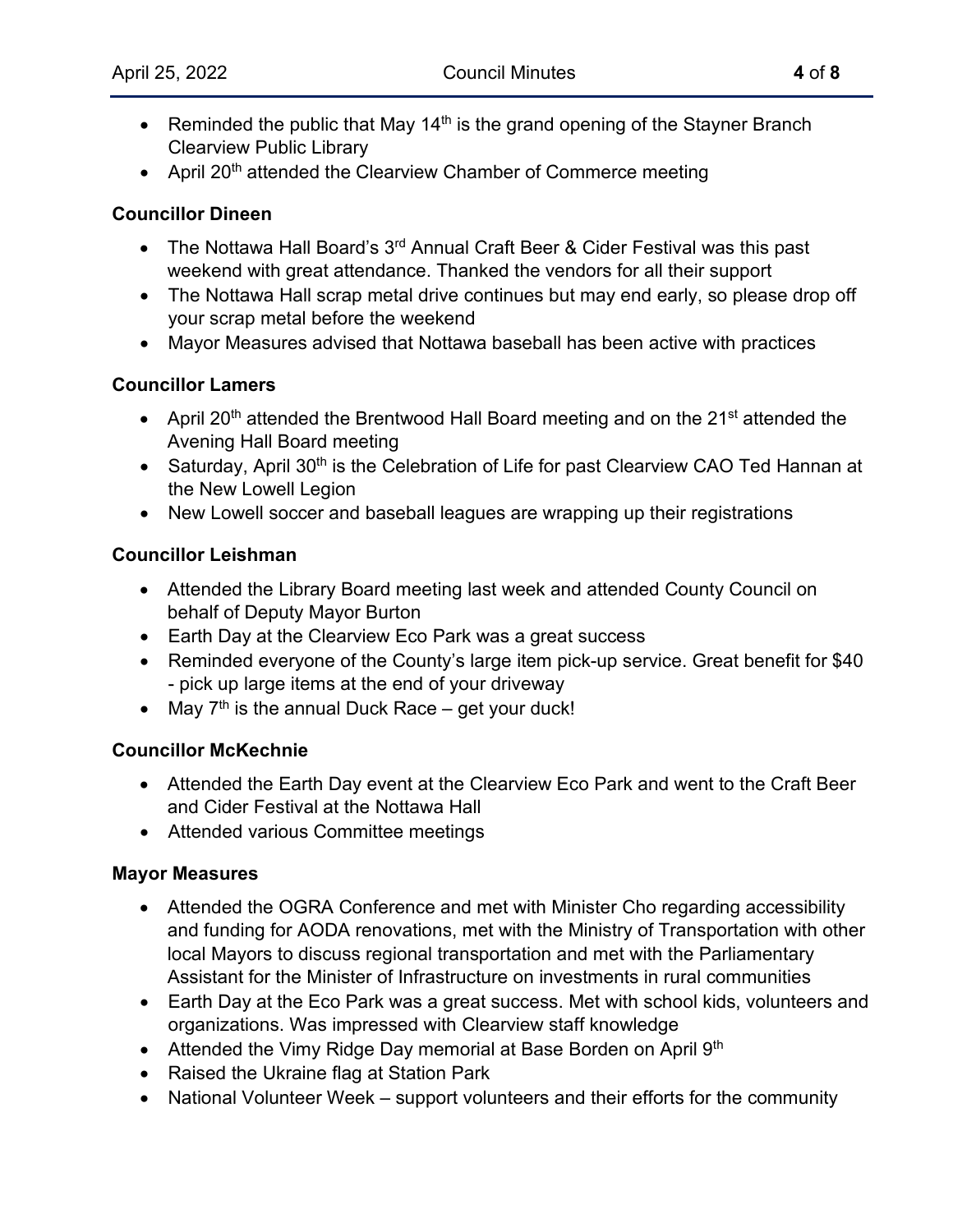# **12. Department Reports and By-laws**

### **Community Services**

#### **CS-016-2022 Building Department Annual Fee Report**

#### **Resolution:**

Moved by Councillor Dineen, Seconded by Councillor Broderick, Be It Resolved that Council of the Township of Clearview hereby:

1) Receive report CS-016-2022 Building Department Annual Fee Report dated April 25, 2022, for information. Motion Carried.

### **CS-017-2022 Building Department Activities Report January – March 2022**

#### **Resolution:**

Moved by Councillor Broderick, Seconded by Councillor Walker, Be It Resolved that Council of the Township of Clearview hereby:

1) Receive report CS-017-2022 Building Department Activities Report for the months of January – March 2022, for information. Motion Carried.

### **CS-018-2022 Housekeeping Zoning By-law Amendment 2022**

#### **Resolution:**

Moved by Deputy Mayor Burton, Seconded by Councillor Leishman, Be It Resolved that Council of the Township of Clearview hereby:

- 1) Receive report CS-018-2022 (Housekeeping Zoning By-law Amendment) dated April 25, 2022; and,
- 2) Direct Staff to hold a public meeting for the 2022 Housekeeping Zoning By-law Amendment. Motion Carried.

### **Parks, Culture and Recreation**

#### **PCR-006-2022 RFQ Approval – Ice Resurfacer Stayner Arena**

#### **Resolution:**

Moved by Deputy Mayor Burton, Seconded by Councillor Walker, Be It Resolved that Council of the Township of Clearview hereby:

1) Receive report PCR-006-2022 (Request for Quotation Approval – Ice Resurfacer Stayner Arena) dated April 25, 2022; and,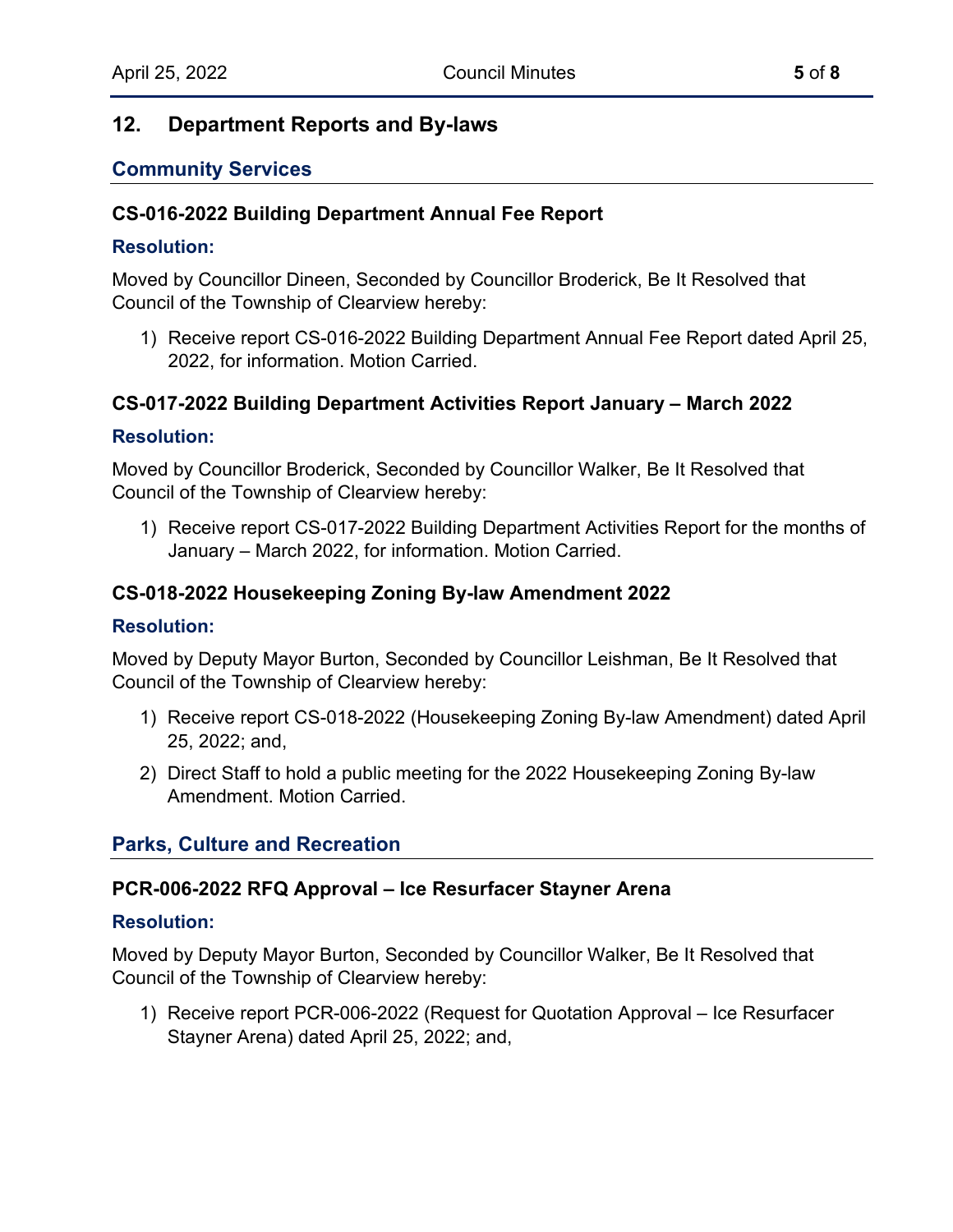- 2) That Council approve the quotation submitted by Resurface Corp. in the amount of \$138,500 plus HST for the Olympia Millennium E battery operated ice resurfacer for the Stayner Arena; and,
- 3) That any overages above the budgeted amount for the ice resurfacer be funded through the Arena Equipment Replacement Reserve. Motion Carried.

# **PCR-007-2022 Approval Stayner Arena Lobby Flooring**

#### **Resolution:**

Moved by Councillor Broderick, Seconded by Councillor Walker, Be It Resolved that Council of the Township of Clearview hereby:

- 1) Receive report PCR-007-2022 (Approval Stayner Arena Lobby Flooring) dated April 25, 2022; and,
- 2) That Council approve the quotation submitted by Dean's Flooring One in the amount of \$51,861.55 plus HST, sole sourcing for the specialized Triumph rubber tiles. Motion Carried.

# **Public Works**

### **PW-014-2022 Culvert 220a-60 Rehabilitation Tender Award**

#### **Resolution:**

Moved by Councillor Broderick, Seconded by Councillor Leishman, Be It Resolved that Council of the Township of Clearview hereby:

- 1) Receive report PW-014-2022 (Culvert 220a-60 Rehabilitation Tender Award) dated April 25, 2022; and,
- 2) Award the Tender submitted by Jarlian Construction Inc. in the amount \$501,765.20 (including HST) for the rehabilitation of Culvert 220a-60. Motion Carried.

### **PW-015-2022 Stayner Sand Building RFP Award**

#### **Resolution:**

Moved by Councillor Broderick, Seconded by Councillor Lamers, Be It Resolved that Council of the Township of Clearview hereby:

- 1) Receive report PW-015-2022 (Stayner Sand Building Request for Proposal Award) dated April 25, 2022; and,
- 2) Award the Request for Proposal for the Stayner Sand Building project to Van Pelt Construction Inc. in the amount of \$3,321,273.00 (excluding HST). Motion Carried.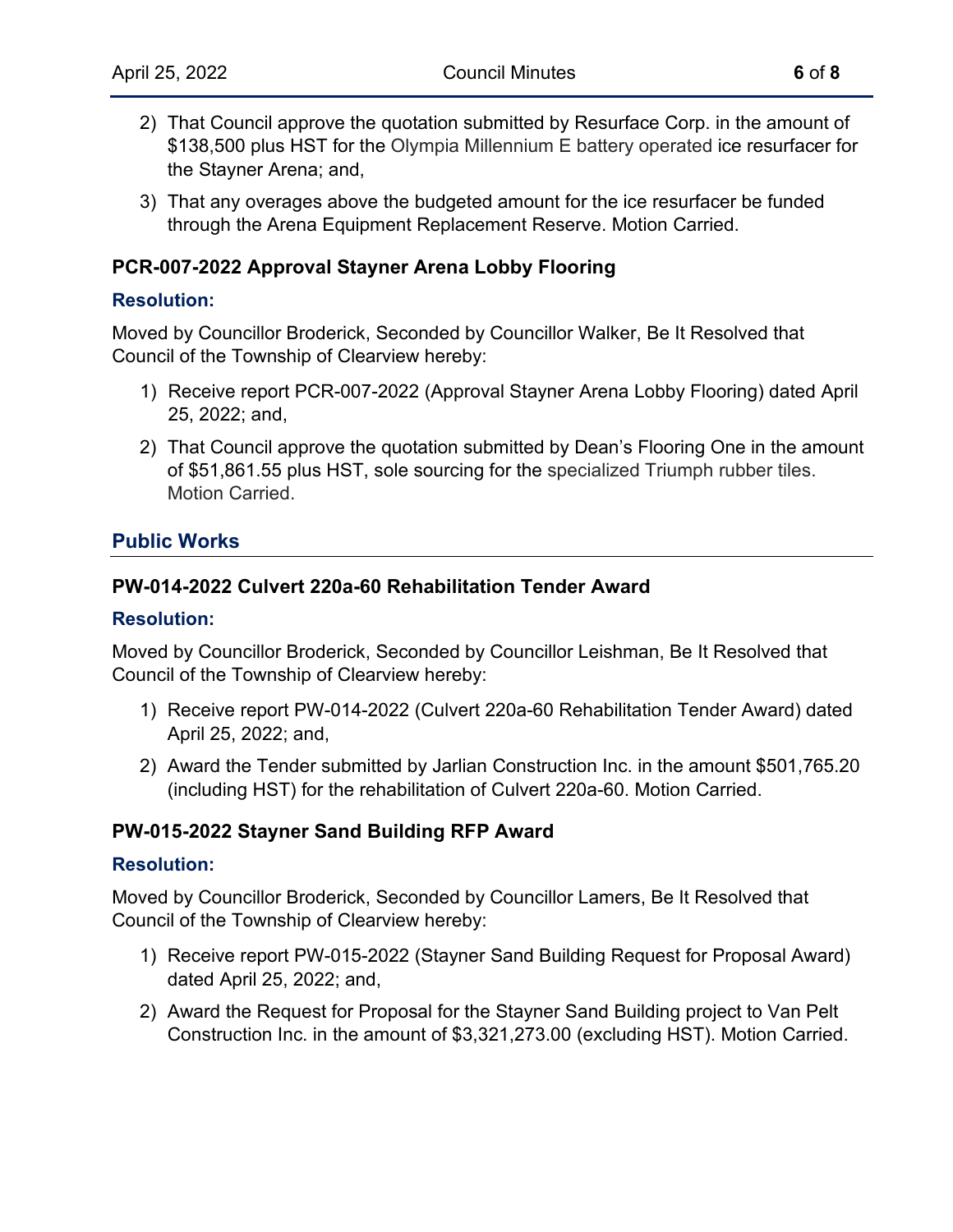### **Finance Department**

# **FIN-007-2022 Delinquent Utility Bill Collections Policy Update**

#### **Resolution:**

Moved by Councillor Leishman, Seconded by Councillor Walker, Be It Resolved that Council of the Township of Clearview hereby:

- 1) Receives report FIN-007-2022 (Delinquent Utility Bill Collections Policy Update) dated April 25, 2022; and,
- 2) Approves the revised Delinquent Utility Bill Collections Policy attached as Appendix A to this report. Motion Carried.

# **By-laws**

# **22-27 Amend Parking Control By-law 07-26 (No Parking on Concession 10 Nottawasaga)**

#### **Resolution:**

Moved by Councillor McKechnie, Seconded by Councillor Dineen, Be It Resolved that Bylaw 22-27, being a by-law that amends Parking Control By-law 07-26 to designate no parking zones on a portion of Concession 10 Nottawasaga, be presented and read a first, second and third time and finally passed this 25<sup>th</sup> day of April, 2022. Motion Carried.

# **13. Notice of Motion/New Business**

### **Councillor McKechnie – Climate Emergency**

### **Resolution:**

Moved by Councillor McKechnie, Seconded by Councillor Dineen, Whereas the UN Intergovernmental Panel on Climate Change Report states that the world has less than 10 years to avert the worst impacts of the climate crisis; and,

Whereas more than 500 municipalities across Canada are acting on climate change, with many of our neighbours including Collingwood, Town of the Blue Mountains, and Wasaga Beach having declared a Climate Emergency; and,

Whereas Clearview Township is a predominantly rural township, where the growing effects of climate change will adversely affect our local economy, particularly our agricultural community, our local infrastructure and our property, leading to increased strain on our budgets, with significant economic and health burdens for our residents; and,

Whereas reducing carbon output may offer additional benefits including improved health and air quality, greater community resilience, economic development and reduced costs;